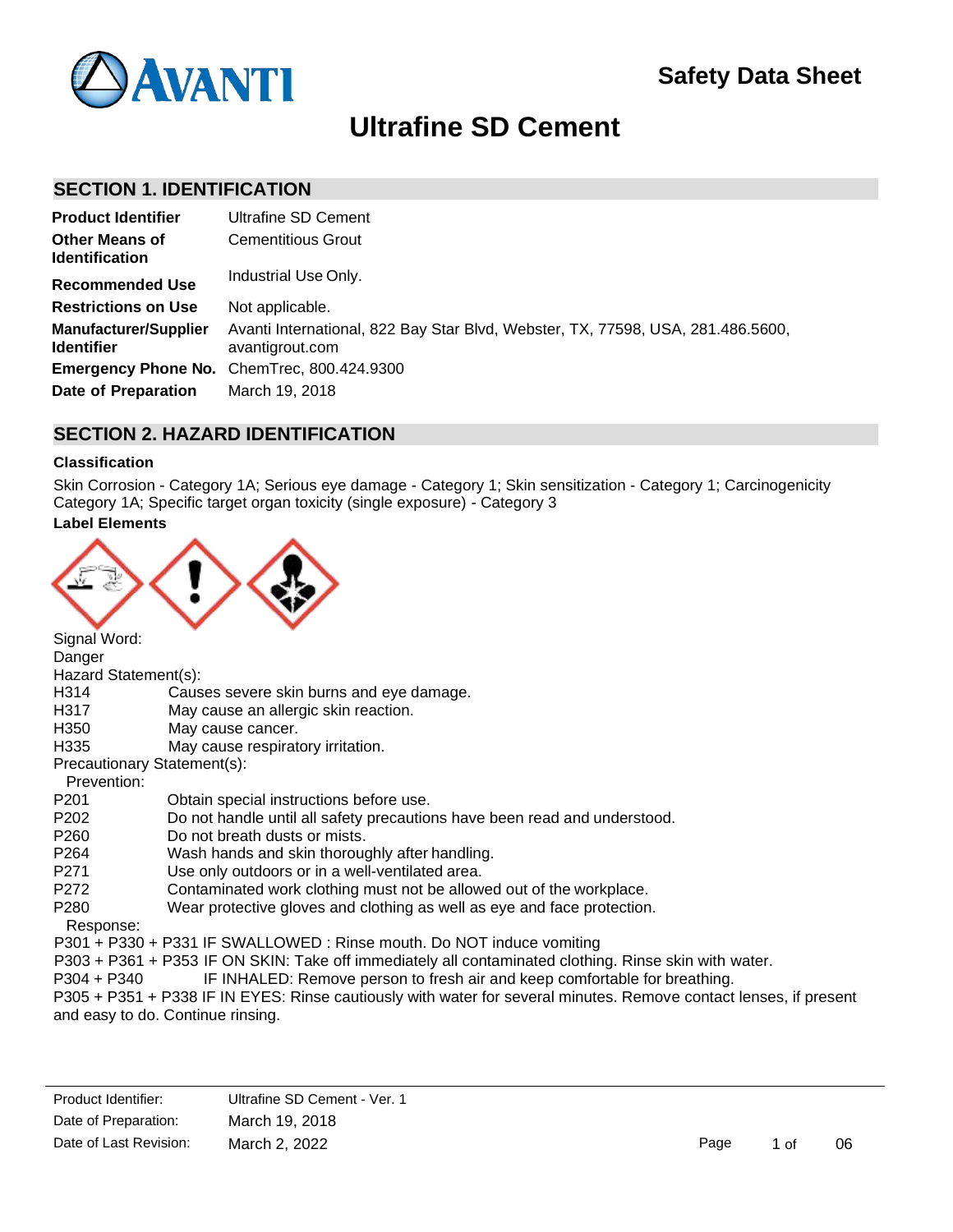P312 Call a POISON CENTRE or doctor if you feel unwell. P333 + P313 If skin irritation or rash occurs: Get medical advice/attention. P362 + P364 Take off contaminated clothing and wash it before reuse. Storage: P403 + P233 Store in a well-ventilated place. Keep container tightly closed. Disposal: P501 Dispose of contents and container in accordance with local, regional, national and international regulations. **Other Hazards**

None known.

## **SECTION 3. COMPOSITION/INFORMATION ON INGREDIENTS**

| ∣Chemical Name                                                  | ∣CAS No.   | %           | <b>Other Identifiers</b> | <b>Other Names</b> |
|-----------------------------------------------------------------|------------|-------------|--------------------------|--------------------|
| Portland cement                                                 | 65997-15-1 | 40-50       | <b>Portland Cement</b>   |                    |
| Silicic acid, aluminum salt                                     | 1335-30-4  | 50-60       | Aluminum Silicate        |                    |
| Formaldehyde-2-Naphthalenesulfonic acid-<br>Sodium Salt Polymer | 36290-04-7 | $0.5 - 1.5$ |                          |                    |

# **SECTION 4. FIRST-AID MEASURES**

#### **First-Aid Measures**

#### **Inhalation**

Move to fresh air. Get medical advice or attention if you feel unwell or are concerned.

#### **Skin Contact**

Avoid direct contact. Wear chemical protective clothing if necessary. Wash gently and thoroughly with lukewarm, gently flowing water and mild soap for 5 minutes. Get medical attention, if irritation occurs (redness, rash, blistering)

#### **Eye Contact**

Immediately rinse the contaminated eye(s) with lukewarm, gently flowing water for 15-20 minutes, while holding the eyelid(s) open. Get medical attention immediately.

#### **Ingestion**

Do not induce vomiting unless directed to do so by medical personnel. If vomiting occurs, keep head lower than hips to help prevent aspiration. If victim is fully conscious give one or two cups of water or milk to drink. Get medical attention, if needed.

#### **First-aid Comments**

Get medical advice or attention if you feel unwell or are concerned.

#### **Most Important Symptoms and Effects, Acute and Delayed**

If inhaled: can irritate the nose and throat. In rare cases, may cause asthma or an asthma-like reaction.

#### **Immediate Medical Attention and Special Treatment**

#### **Target Organs**

Lungs, respiratory system.

**Special Instructions**

Not applicable.

#### **Medical Conditions Aggravated by Exposure**

Asthma, dermatitis.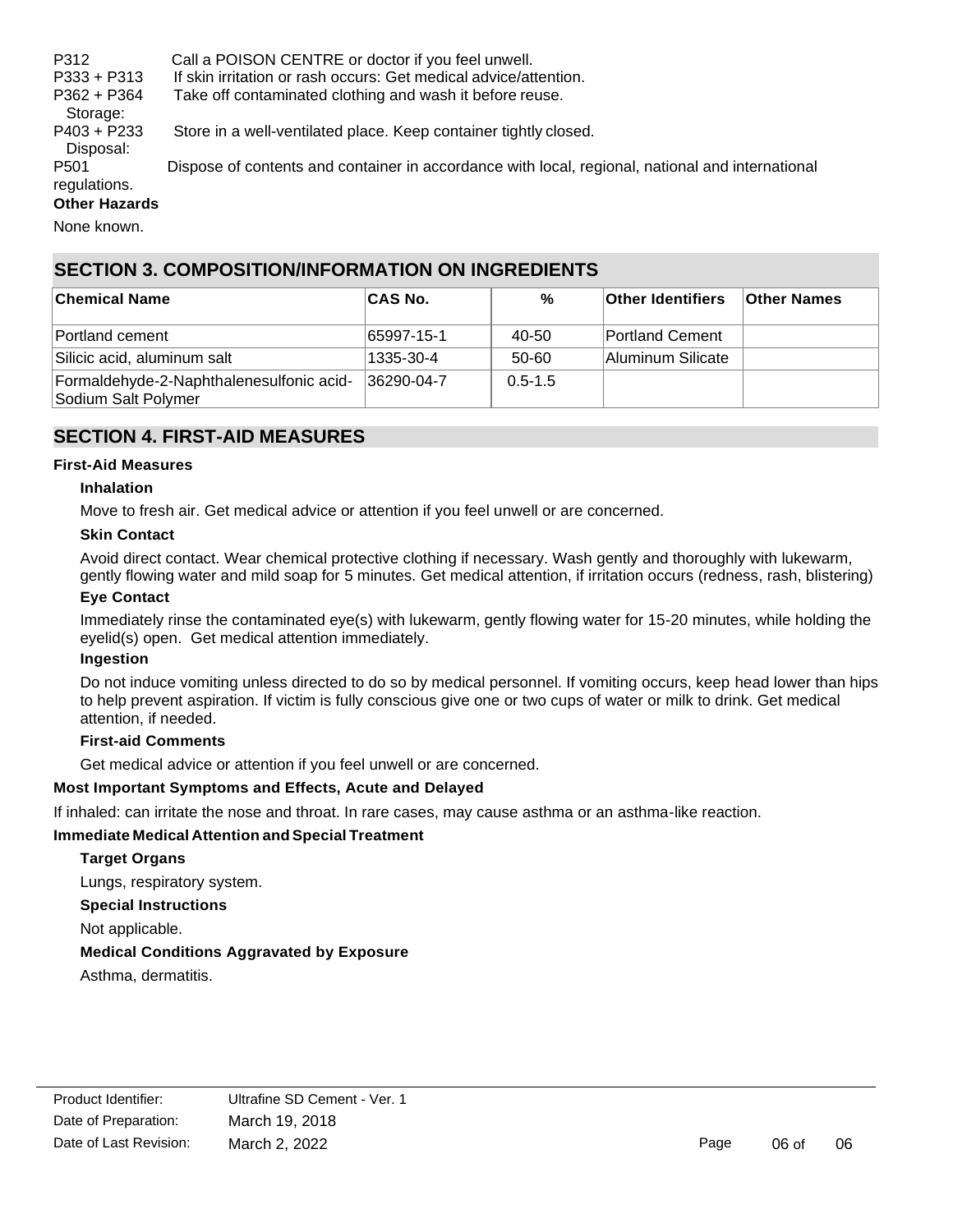# **SECTION 5. FIRE-FIGHTING MEASURES**

#### **Extinguishing Media**

## **Suitable Extinguishing Media**

Not combustible. Use extinguishing agent suitable for surrounding fire.

## **Unsuitable Extinguishing Media**

None known.

## **Specific Hazards Arising from the Product**

Does not burn. Not known to generate any hazardous decomposition products in a fire.

## **Special Protective Equipment and Precautions for Fire-fighters**

No special precautions are necessary.

Fire-fighters may enter the area if positive pressure SCBA and full Bunker Gear is worn.

# **SECTION 6. ACCIDENTAL RELEASE MEASURES**

#### **Personal Precautions, Protective Equipment, and Emergency Procedures**

No special precautions are necessary.

#### **Environmental Precautions**

It is good practice to prevent releases into the environment.

#### **Methods and Materials for Containment and Cleaning Up**

Large spills or leaks: avoid generating dust. Avoid dry sweeping. If necessary, use a dust suppressant such as water. Do not use compressed air for clean-up. Use water fog or spray curtain to reduce amount of dust in air. Collect using shovel/scoop or approved HEPA vacuum and place in a suitable container for disposal. Store recovered product in suitable containers that are tightly-covered.

#### **Other Information**

Contact supplier, local fire and emergency services for help.

# **SECTION 7. HANDLING AND STORAGE**

#### **Precautions for Safe Handling**

Avoid breathing in this product. Prevent skin contact. Avoid repeated or prolonged skin contact. Do not swallow. Only use where there is adequate ventilation. Avoid generating dusts. Do NOT eat, drink or store food in work areas. Wash hands thoroughly after handling this product and before eating, using the washroom or leaving work area.

#### **Conditions for Safe Storage**

Store in an area that is: well-ventilated.

# **SECTION 8. EXPOSURE CONTROLS/PERSONAL PROTECTION**

#### **Portland Cement:**

5 mg/m3 OSHA TWA (respirable particulate) 10 mg/m3 OSHA TWA (total particulate) 10 mg/m3 ACGIH TWA (total particulate) (no asbestos and <1% crystalline silica) 5 mg/m3 NIOSH recommended TWA 10 hour(s) (respirable particulate) **Appropriate Engineering Controls**

Use local exhaust ventilation, if general ventilation is not adequate to control amount in the air.

#### **Individual Protection Measures**

#### **Eye/Face Protection**

Wear splash resistant safety goggles. Provide an emergency eye wash fountain in the immediate work area.

#### **Skin Protection**

Wear chemical protective clothing e.g. gloves, aprons, boots. Suitable materials are: Chemical Resistant Gloves: butyl rubber, nitrile rubber, neoprene rubber.

| Product Identifier:    | Ultrafine SD Cement - Ver. 1 |      |       |    |
|------------------------|------------------------------|------|-------|----|
| Date of Preparation:   | March 19, 2018               |      |       |    |
| Date of Last Revision: | March 2, 2022                | Page | 06 of | 06 |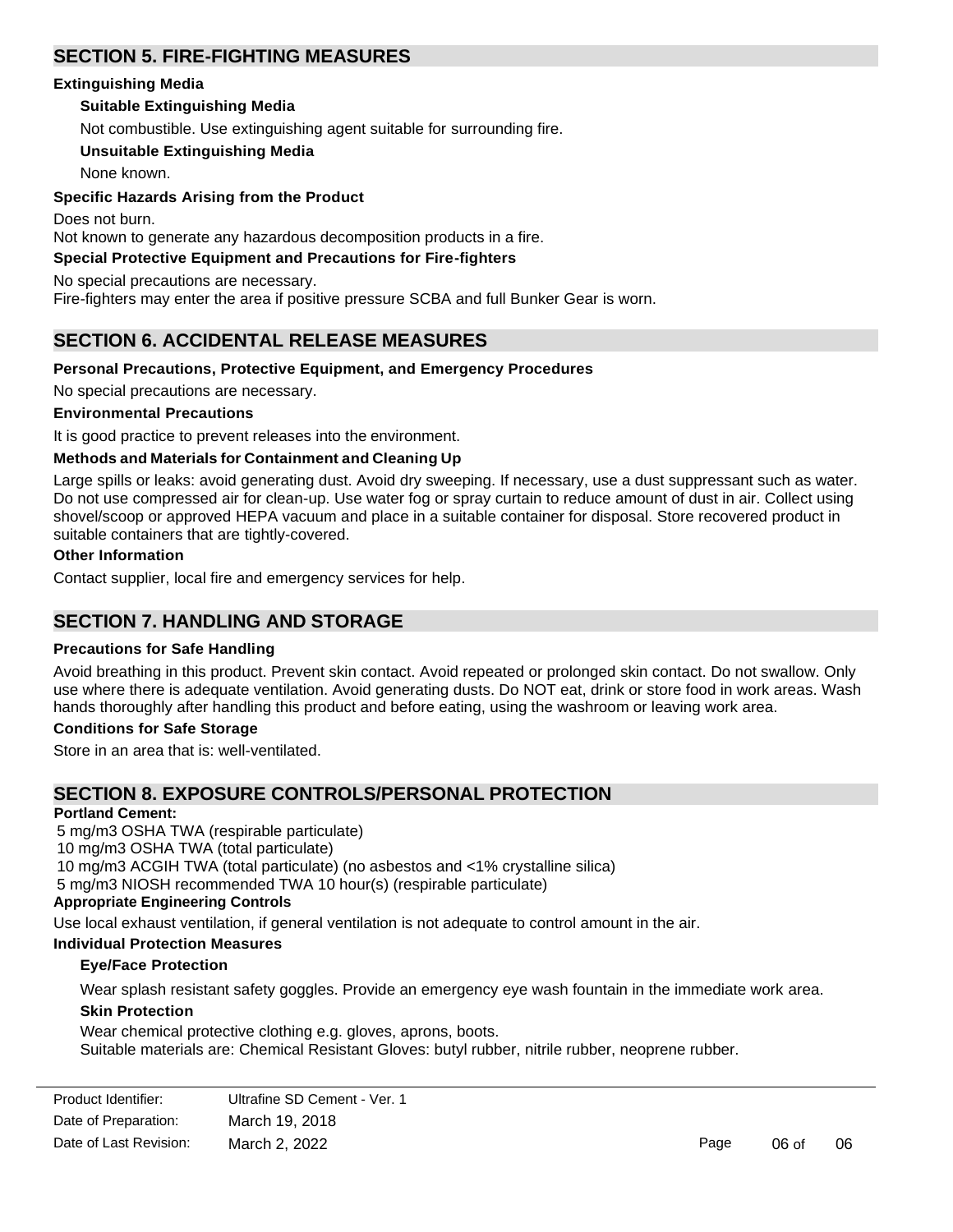#### **Respiratory Protection**

Under conditions of frequent use or heavy exposure, respiratory protection may be needed.: wear a NIOSH approved air-purifying respirator with N100, R100, or P100 filter(s).

## **SECTION 9. PHYSICAL AND CHEMICAL PROPERTIES**

#### **Basic Physical and Chemical Properties**

| Appearance                                                 | Grey powder.                                                    |  |  |  |
|------------------------------------------------------------|-----------------------------------------------------------------|--|--|--|
| <b>Odour</b>                                               | Slight non-offensive odor                                       |  |  |  |
| <b>Odour Threshold</b>                                     | Not available                                                   |  |  |  |
| рH                                                         | $9 - 10$                                                        |  |  |  |
| <b>Melting Point/Freezing Point</b>                        | Not available (melting); Not available (freezing)               |  |  |  |
| <b>Initial Boiling Point/Range</b>                         | Not available                                                   |  |  |  |
| <b>Flash Point</b>                                         | Not applicable                                                  |  |  |  |
| <b>Evaporation Rate</b>                                    | Not available                                                   |  |  |  |
| Flammability (solid, gas)                                  | Will not burn.                                                  |  |  |  |
| <b>Upper/Lower Flammability or Explosive Limit</b>         |                                                                 |  |  |  |
| Not applicable (upper); Not applicable (lower)             |                                                                 |  |  |  |
| <b>Vapour Pressure</b>                                     | Not available                                                   |  |  |  |
| Vapour Density (air = 1)                                   | Not available                                                   |  |  |  |
| <b>Relative Density (water = 1)</b>                        | 2.87                                                            |  |  |  |
| <b>Solubility</b>                                          | 0.15 - 1.00 g/100 mL in water; Not available (in other liquids) |  |  |  |
| <b>Partition Coefficient,</b><br>n-Octanol/Water (Log Kow) | Not available                                                   |  |  |  |
| <b>Auto-ignition Temperature</b>                           | Not applicable                                                  |  |  |  |
| <b>Decomposition Temperature</b>                           | Not available                                                   |  |  |  |
| <b>Viscosity</b>                                           | Not available (kinematic); Not available (dynamic)              |  |  |  |
|                                                            |                                                                 |  |  |  |

## **SECTION 10. STABILITY AND REACTIVITY**

**Reactivity** None known. **Chemical Stability**  Normally stable. **Possibility of Hazardous Reactions** None known. **Conditions to Avoid** Water, moisture or humidity. Generation of dust. **Incompatible Materials** None known. **Hazardous Decomposition Products** None known.

## **SECTION 11. TOXICOLOGICAL INFORMATION**

#### **Likely Routes of Exposure**

Inhalation; eye contact; ingestion.

#### **Acute Toxicity**

LC50: No information was located.

Product Identifier: Date of Preparation: Date of Last Revision: Ultrafine SD Cement - Ver. 1 March 19, 2018 March 2, 2022 **Page 06 of 06**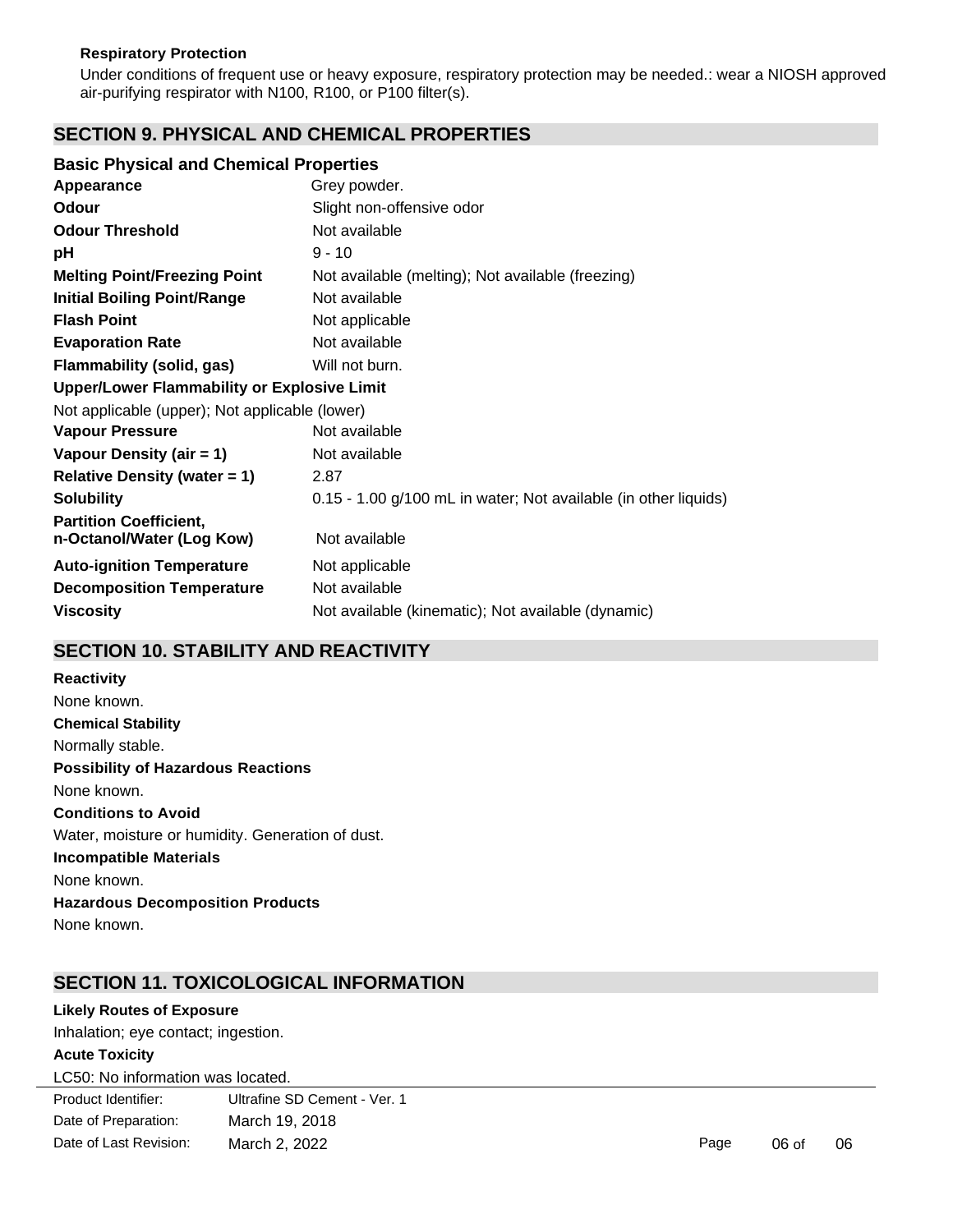#### LD50 (oral): No information was located.

LD50 (dermal): No information was located.

#### **Skin Corrosion/Irritation**

May cause moderate or severe irritation based on information for closely related materials. Symptoms include pain, redness, and swelling.

#### **Serious Eye Damage/Irritation**

May cause serious eye irritation based on information for closely related materials.

## **STOT (Specific Target Organ Toxicity) - Single Exposure**

#### **Inhalation**

May cause nose and throat irritation.

#### **Skin Absorption**

May cause Symptoms may include redness, rash, swelling and itching.

#### **Ingestion**

May cause irritation of the mouth, throat and stomach.

#### **Aspiration Hazard**

No information was located.

#### **STOT (Specific Target Organ Toxicity) - Repeated Exposure**

May cause irritation of the respiratory system. May cause respiratory tract injury. Symptoms may include shortness of breath, rapid breathing, and coughing. The ability to do some physical activities can be reduced.

#### **Respiratory and/or Skin Sensitization**

No information was located for respiratory sensitization. Skin sensitizer.

#### **Carcinogenicity**

No information was located.

#### **Reproductive Toxicity**

**Development of Offspring** 

No information was located.

**Sexual Function and Fertility** 

No information was located.

**Effects on or via Lactation** 

No information was located.

#### **Germ Cell Mutagenicity**

No information was located.

#### **Interactive Effects**

No information was located.

# **SECTION 12. ECOLOGICAL INFORMATION**

#### **Ecotoxicity**

No information was located.

#### **Persistence and Degradability**

No information was located.

**Bioaccumulative Potential** 

No information was located.

## **Mobility in Soil**

No information was located.

#### **Other Adverse Effects**

Product Identifier: Date of Preparation: Date of Last Revision: Ultrafine SD Cement - Ver. 1 March 19, 2018 March 2, 2022 **Page 106 of 2022 Page 106 of 06** of 06 of 06 of 06 of 06 of 06 of 06 of 06 of 06 of 06 of 06 of 06 of 06 of 06 of 06 of 06 of 06 of 06 of 06 of 06 of 06 of 06 of 06 of 06 of 06 of 06 of 06 of 06 of 06 of 0 There is no information available.